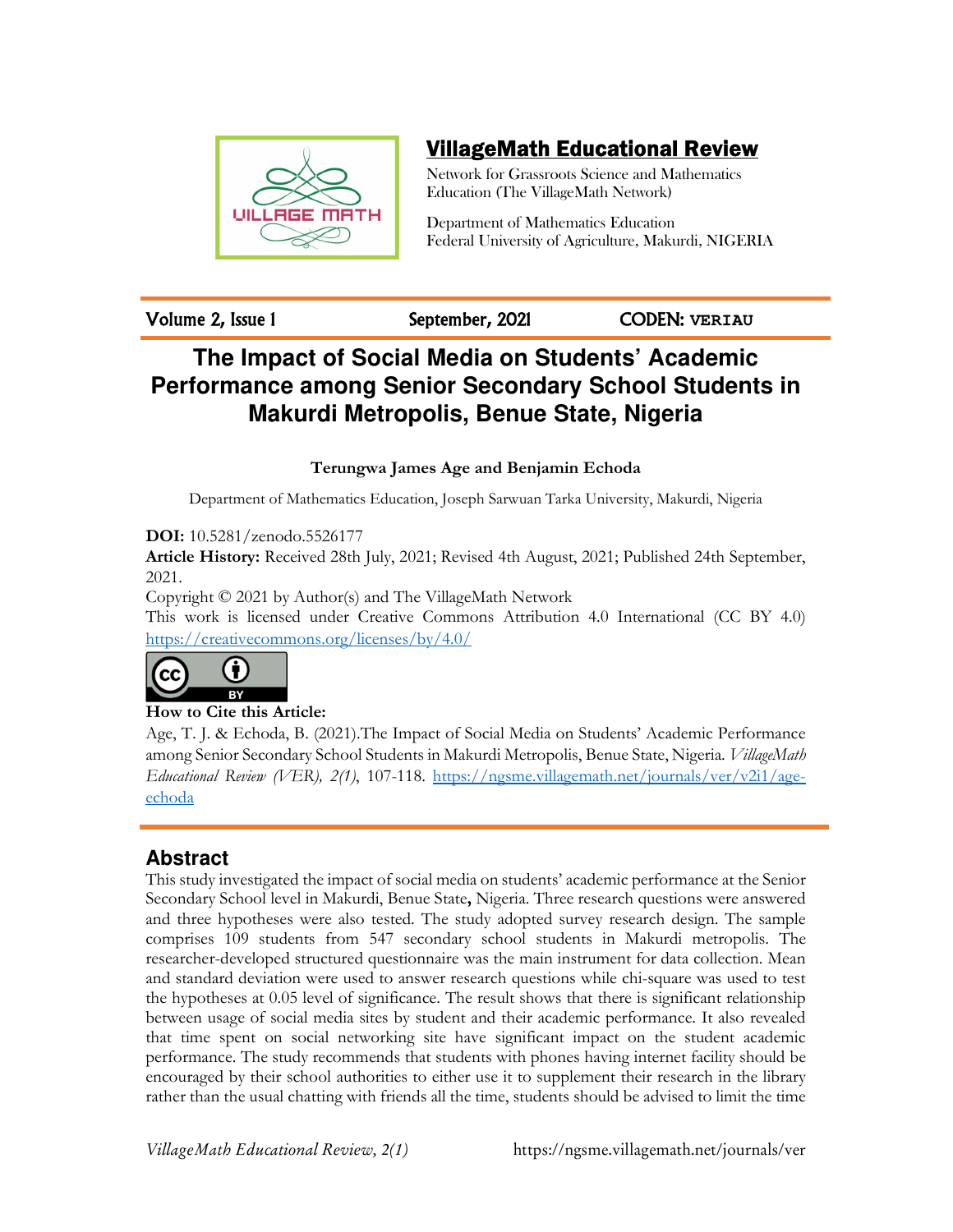they spend on social media sites per day and encouraged to rather substitute those hours to read novels and relevant academic books to improve their knowledge.

**Keywords:** Social Media, Social Networking, Academic Performance, Mathematics Education, Secondary Education

## **Introduction**

The involvement of technological aspects for social needs has become the major communication strategy for most people during past decade. Internet is an inseparable part of human life and it involves in variety of routine activities (Thuseethan, & Vasanthapriyan, 2014). The Internet revolution changed the information world with regard to sharing, speed, storage and retrieval of information in whatever form regardless of the person's location. The evolution of social media has cut across all facets of society with its positive and negative impacts. Social media has transformed and impacted on communication, learning, research and education in general. (Chrisantus, 2015) Among the vast variety of online tools which are available for communication, social networking sites (SNS) have become the most modern and attractive tools for connecting people throughout the world (Aghazamani, 2010).

Social media consists of online technologies, practicing activities or societies that people use to generate content and share thoughts, visions, experiences and viewpoints with each other (Television Bureau of Advertising, Inc., 2009). Davis, Canche, Deil-Amen and Rios-Aguilas (2012), also refer to social media technology (SMT) as "web-based and mobile applications that allow individuals and organizations to create, engage, and share new use regenerated or existing content, in digital environments through multi-way communication".

Social networking has taken the world towards a rich communication society, in fact it is difficult to imagine a young man who at least once a day did not check for updates in social networks and did not leaf through the news lines. The modern reality requires us to stay in touch and keep abreast of the latest news and trends via Facebook, Whatsapp, youTube, Twitter, Instagram, blogs etc. which are popular social networking sites among others providing the electronic communication within society (Thuseethan, & Vasanthapriyan, 2014).

Social networking allows individuals to express their thoughts to other users. Social networking is the leader in promoting digital journalism (Thuseethan, & Vasanthapriyan, 2014). Social network is used for several purposes like promoting or distributing the news contents throughout the world.

Most of the high schools, colleges and universities get connected by internet encompass individuals who are looking forward to mingle other individuals with same point of interest, to gather and share knowledge and first-hand information. Social networking websites act like an online society of users who is familiar with internet. Social networking is developed with more advanced features after the year 2003. Since Facebook holds the most number of active users hence the name social network. (Thuseethan, & Vasanthapriyan, 2014).

Academic excellence in mathematics as a general and important subject offered in secondary schools plays an important role in an individual placement. Due to this, people are concerned with the ways they can enhance their academic achievement in mathematics. The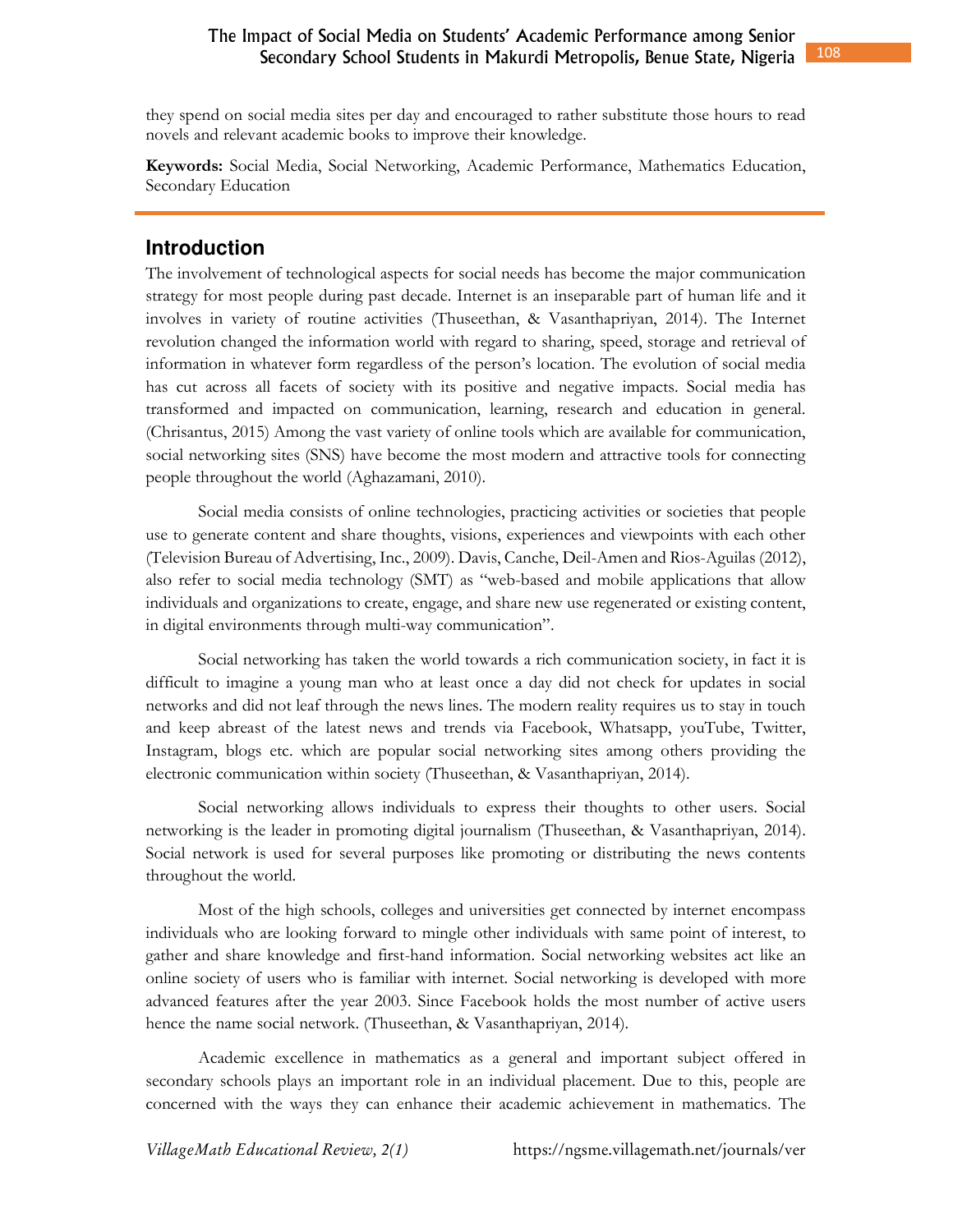emphasis on academic achievement which is also prevalent worldwide has encouraged many studies about the conditions promoting it. The role of academic achievement as one of the predictors of one's life success and also in the aspect of academic placement in schools to higher institutions as well as the level of employability in one's career is inevitable (Kyoshaba, 2009). Academic performance, which is measured by the examination results, is one of the major goals of a school. Academic performance or achievement is the outcome of education, the extent to which a student, teacher or institution has achieved their educational goals.

A direct relationship exists between Social media usage and the academic performance of students in mathematics in secondary school. However the darker side within technological evolution has resulted in dilemmas such as the setback of real values of life especially among students who form the majority of users interacting through the use of social networking sites (Osharive, 2015). Online social networking sites focus on building and reflecting social associations among people who share interests and or activities. With so many social networking sites displayed on the internet, mathematics students are tempted to abandon their homework and reading times in preference for chatting online with friends knowing very well that mathematics unlike other subjects requires more time for better understanding. The primary objective of every student is the academic excellence, especially at secondary school level because it is the stage of career building; therefore, the need to take their studies and reading much seriously cannot be over emphasized. Akintunde (2001) observed that the importance of developing a good reading habit by students cannot be overstated. An interaction with a mathematics student shows that social media especially facebook can easily takes one's mind when studying and leaving his data on, this allows messages to pop up and an attempt to read through consumes most of his reading time

The use of social media (like facebook, Youtube, twitter and WhatsApp) by secondary school students today is resulting to mass failure of students in mathematics (David, 2014). A growing number of Nigerian scholars agree that addiction to social media sites have become a distractive technology to students' academic work. Oluwatoyin (2011) found that 90 percent of the students could not get up to Cumulative Grade Point Average (CGPA) above 3.50 because they had spent a large part of their time on social media than on their homework and study time (which could contribute to higher grade).

Social media plays a variety of roles in education as highlighted by Al-Khalifa and Garcia (2013) which includes providing a medium to share ideas and opinions as well as allowing students to build their own communities to collaborate with each other. As stated by Ndaku (2013), students spend a lot of time on social networking sites than in their academic activities and this affects their academic performance.

On the other hand, Pasek, Kenski, Romer and Jamieson (2006) "stated that a site-specific culture can both positively and negatively affect the building of social capital and found that Facebook usage is not positively associated with lower grades of students and rather Facebook users scored higher grades". Also social network sites (SNS) promote interactions among students and teachers (Ahmed & Qazi, 2011). Hence, this study will investigate the impact of social media on students' academic performance among senior secondary school students in makurdi, Benue state.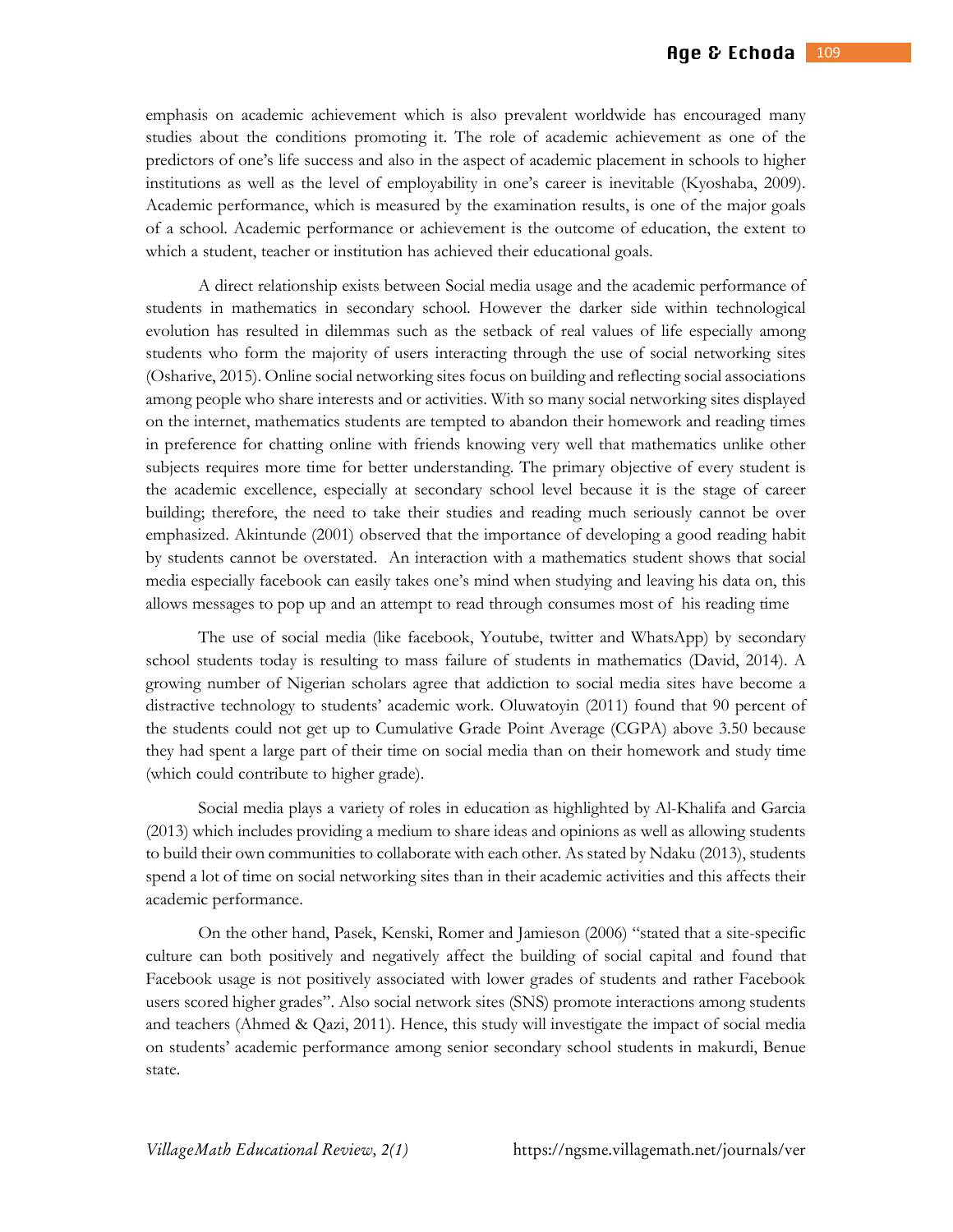#### 110 The Impact of Social Media on Students' Academic Performance among Senior Secondary School Students in Makurdi Metropolis, Benue State, Nigeria

Since the advent of social media sites in the 1990s, the academic performance of students is facing a lot of neglect and challenges. There is a deviation, distraction and divided attention between social networking activities and their academic work. It is observed that students devote more attention to social media than they do to their studies.

Secondary school students are becoming very busy with their handset; some could even go extra miles to make sure they get phones that can assess internet so easily. Social media gives most student access to the Internet and this has resulted or affected the students' academics. Through the use of Facebook, chatting, checking their email, pinging, WhatsApp, YouTube, and MySpace students spend lots of time away from studying.

It is believed that the use of technology such as internet is one of the most important factors that can influence educational performance of students positively or negatively. Many parents and guardians are worried that students are spending too much time on facebook and other social media sites and have not enough time to study. Though parents are worried about students' constant use of the social media sites, many students continue to utilize these sites on a daily basis.

Preliminary investigation and interviews with some teachers and students revealed a number of challenges in relation to student's participation on social media networks. These included a high addiction rate among students which affects their time of study, the wrong usage of grammar and spelling in social media discourse as well as distracting students from their studies. Therefore, this research seeks to explore the impact of social media on students' academic performance among senior secondary school students in Makurdi metropolis.

## **Purpose of the Study**

This study aimed at verifying the following objectives:

- i. To examine the impact of social media on academic performance among secondary school students in Makurdi metropolis, Benue State, Nigeria.
- ii. To find out the amount of time students invest into social networking in secondary schools in Makurdi metropolis, Benue State, Nigeria.
- iii. To ascertain how the use of social media is affecting the study habits of students in secondary school students in Makurdi metropolis, Benue State, Nigeria.

## **Research Questions**

This study was guided by the following research questions:

- i. What is the impact of social media on academic performance among the secondary school students in Makurdi metropolis, Benue State, Nigeria?
- ii. What is the amount of time students invest into social networking in secondary school students in Makurdi metropolis, Benue State, Nigeria?
- iv. To what extent does the use of social media affect the study habits of students in secondary school students in Makurdi metropolis, Benue State, Nigeria?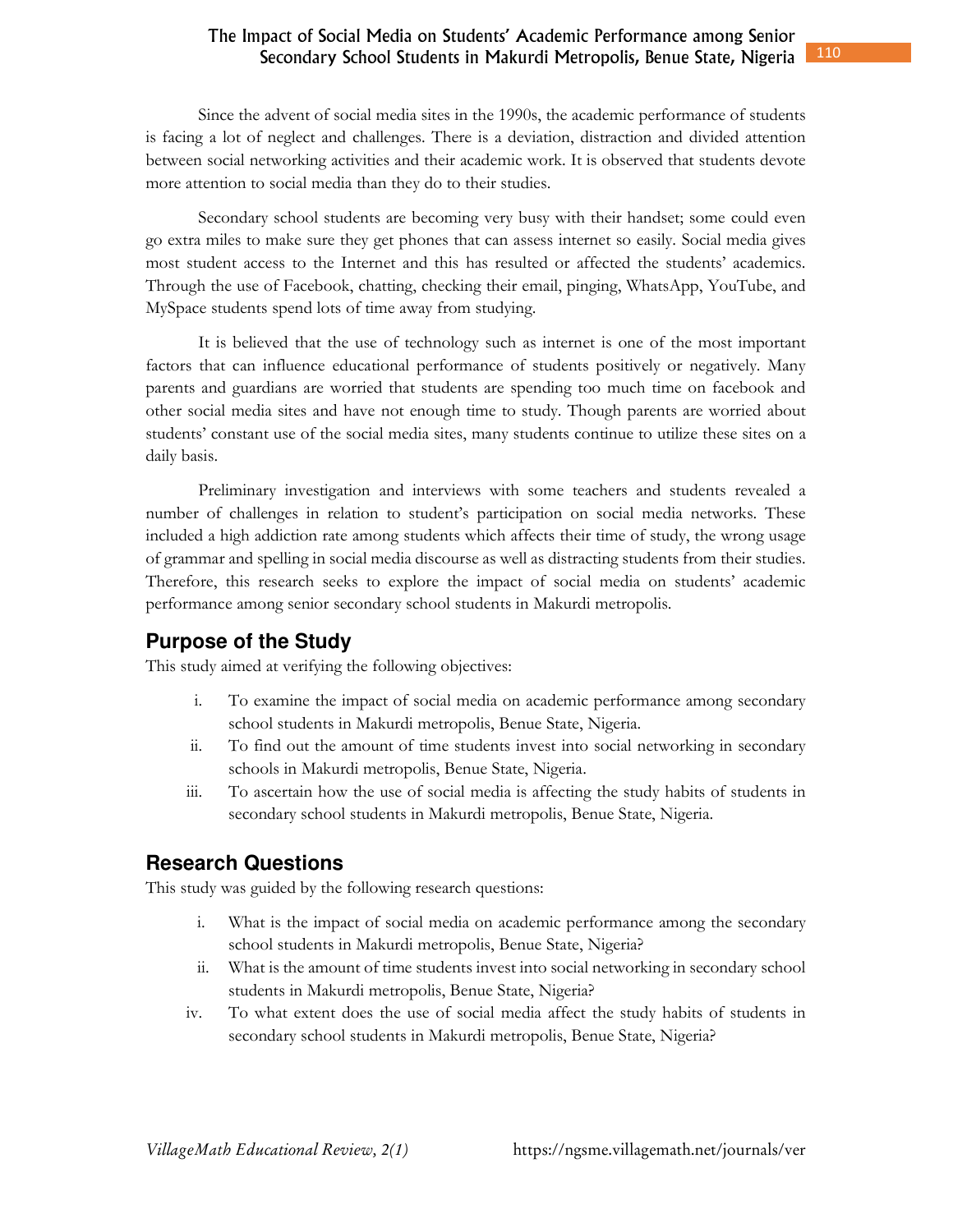## **Research Hypotheses**

The following hypotheses were formulated to guide the study:

- i. There is no significant relationship between social media and academic performance among the secondary school students in makurdi metropolis.
- ii. There is no significant relationship between the use of social media and study habits of students.

## **Methods**

The research design adopted for the study was a descriptive survey. This design is considered apt because it enables the researcher to generate data through the standardized collection procedures based on highly structured research instrument(s) and well defined study concepts and related variables. This study was carried out in Makurdi metropolis of Benue State, Nigeria. The population of the study was 547 SSS III students in Makurdi metropolis. Simple random technique was used in selection 109 respondents.

An instrument titled "Social Media and Academic Performance of Students Questionnaire **(SMAPQ)** was developed by the researcher. The questionnaire was administered to the selected students by the researcher. A total of 109 copies of the questionnaire were distributed to elicit responses from the students and retrieved on the spot by the researcher. This method was used to ensure for proper response and high retrieval of copies of the instrument.

Data collated was analyzed using mean and percentage and bar chart to represent answer to the research questions while chi-square  $(X^2)$  was used to test the null hypotheses at 0.05 level of significance.

Using the four points scale, an arithmetic mean value of 2.50 was obtained. Any item with a mean value of 2.50 and above was regarded as having agreed to the item, while any item with a mean value below 2.50 was regarded as not agreeing to the item.

## **Results**

#### **Presentation of Demographic Data**

The data collected on respondents' bio data with the questionnaire is presented in the table below

| <b>GENDER</b> | <b>FREQUENCY</b> | <b>PERCENTAGE</b> |
|---------------|------------------|-------------------|
| Male          | 42               | 38.53%            |
| Female        | 67               | $61.47\%$         |
| <b>TOTAL</b>  | 109              | <b>100</b>        |
| AGE           |                  |                   |
| $10 - 14$     | 9                | 8.256%            |
| $15 - 19$     | 75               | 68.807%           |
| 20 and Above  | 25               | 22.935%           |
| <b>TOTAL</b>  | 109              | 100               |

**Table 1: Distribution of respondents' bio-data** 

*VillageMath Educational Review, 2(1)* https://ngsme.villagemath.net/journals/ver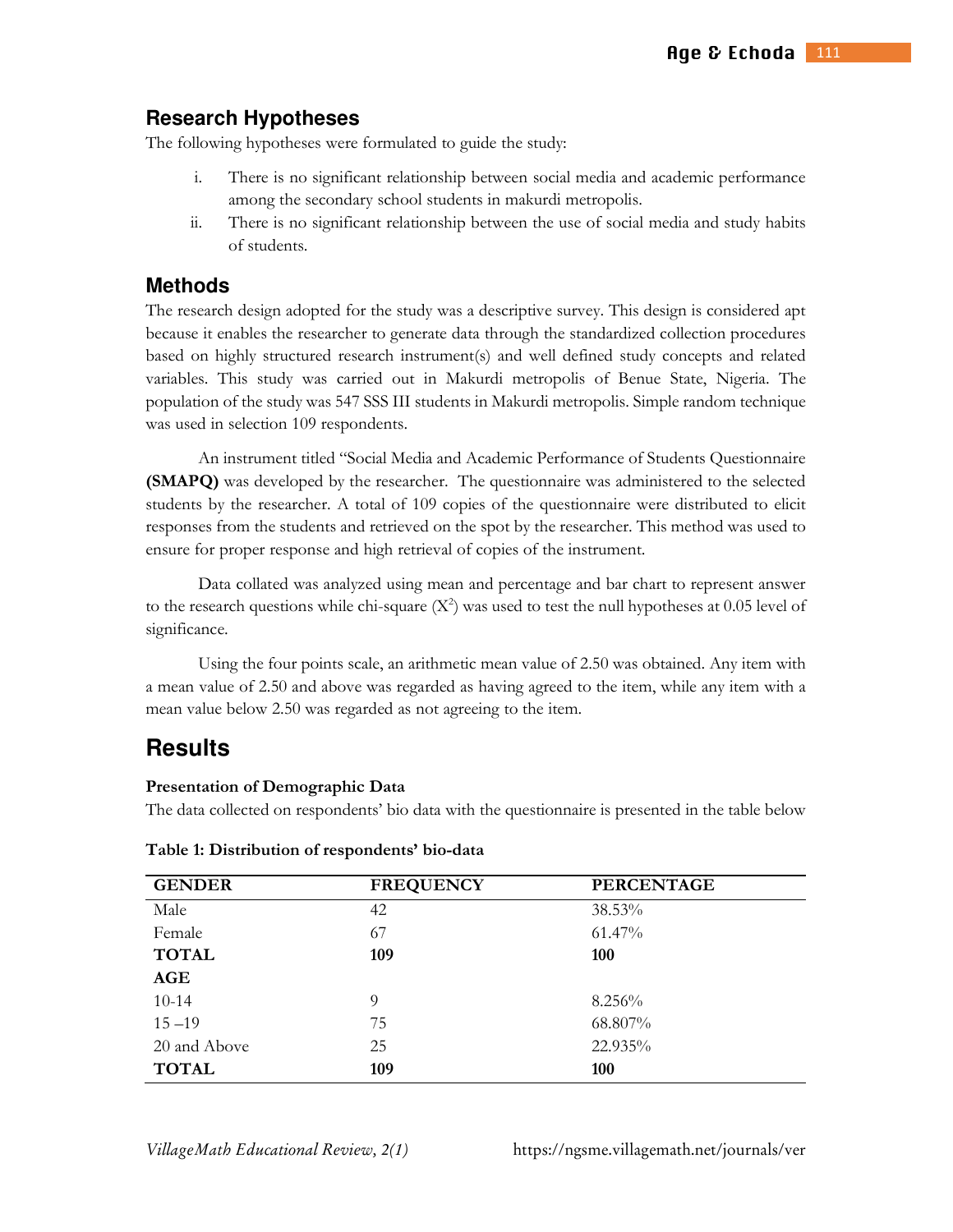The table above shows that 42 respondents which represent 38.53% of the sample size for the survey were male and 67 respondents which represent 61.47% of the sample size in the survey were female. This implies that the majority of the respondents were females.

From the table the age range of 15-29 representing 68.807% of the respondents were the majority, hence the age range dominated in the survey.

#### **Research Questions one**

What is the impact of social media on academic performance among the secondary school students in Makurdi?

| S/N          | <b>ITEM</b>                                | <b>SA</b> | A  | D  | <b>SD</b> | N   | <b>MEAN</b> | <b>REMARK</b> |
|--------------|--------------------------------------------|-----------|----|----|-----------|-----|-------------|---------------|
| $\mathbf{1}$ | Addiction to online social networks is a   |           |    |    |           |     |             |               |
|              | problematic issue that<br>affects<br>mv    |           |    |    |           |     |             |               |
|              | academic life                              | 20        | 52 | 14 | 23        | 109 | 2.63        | Accept        |
| 2            | I sometimes 'Facebook' during class        |           |    |    |           |     |             |               |
|              | hours.                                     | 4         | 31 | 60 | 14        | 109 | 2.23        | Reject        |
| 3            | I am tempted to log on to Facebook         |           |    |    |           |     |             |               |
|              | when reading online                        | 34        | 42 | 21 | 12        | 109 | 2.90        | Accept        |
| 4            | Social media usage affect my studies       |           |    |    |           |     |             |               |
|              | negatively                                 | 13        | 20 | 56 | 20        | 109 | 2.24        | Reject        |
| 5            | I will not perform well in my academics    |           |    |    |           |     |             |               |
|              | even if I stop using social media          | 5         | 31 | 28 | 45        | 109 | 1.96        | Reject        |
| 6            | I engage in academic discussions on        |           |    |    |           |     |             |               |
|              | social media and this has improved my      |           |    |    |           |     |             |               |
|              | academic performance.                      | 36        | 50 | 19 | 4         | 109 | 3.08        | Accept        |
| 7            | Most of my time on social media is to      |           |    |    |           |     |             |               |
|              | chat with friends                          | 32        | 48 | 26 | 3         | 109 | 3.00        | Accept        |
| 8            | I use materials gotten from blogging sites |           |    |    |           |     |             |               |
|              | to complement what I have been taught      |           |    |    |           |     |             |               |
|              | in class.                                  | 46        | 31 | 20 | 12        | 109 | 3.02        | Accept        |

From table 2 above the respondents accepted item 1, 3, 6, 7 and 8 with the mean values of 2.63, 2.90, 3.08, 3.00 and 3.02 while the respondents disagreed on item 2, 4, and 5 with the mean value of 2.23, 2.2.4 and 1.96.

### **Research Question Two**

What is the amount of time students invest into social networking?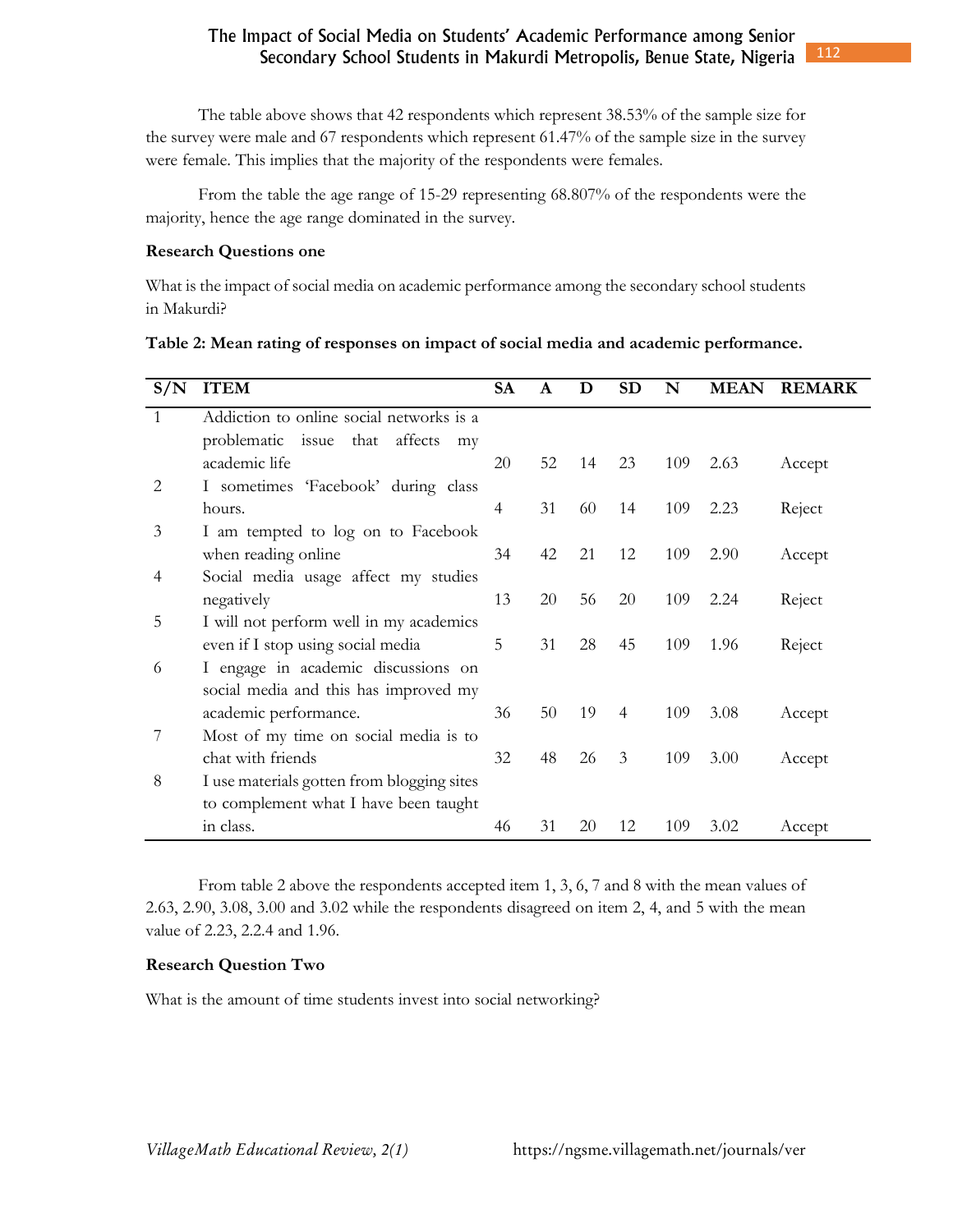| Time              | Number of respondents | Percentage value |
|-------------------|-----------------------|------------------|
| 1-3 hours         | 32                    | $29.5\%$         |
| 4-7 hours         | 50                    | $45.8\%$         |
| 8 hours and above | 27                    | $24.7\%$         |
| Total             | 109                   | 100              |

**Table 3: The responses of respondents on amount of time invested in social networking** 

From the table above 29.5% of the total sample size spend 1-3 hours on social networking, 45.8% of the sample spend 4-7 hours on social network daily and 24.7% respondent spent 8 hours and above on social network daily. Therefore out of the twenty-four hours in a day, most students spend up to 4-7 hours on social networks every day.



**Figure 1: Distribution of time student spent on social network**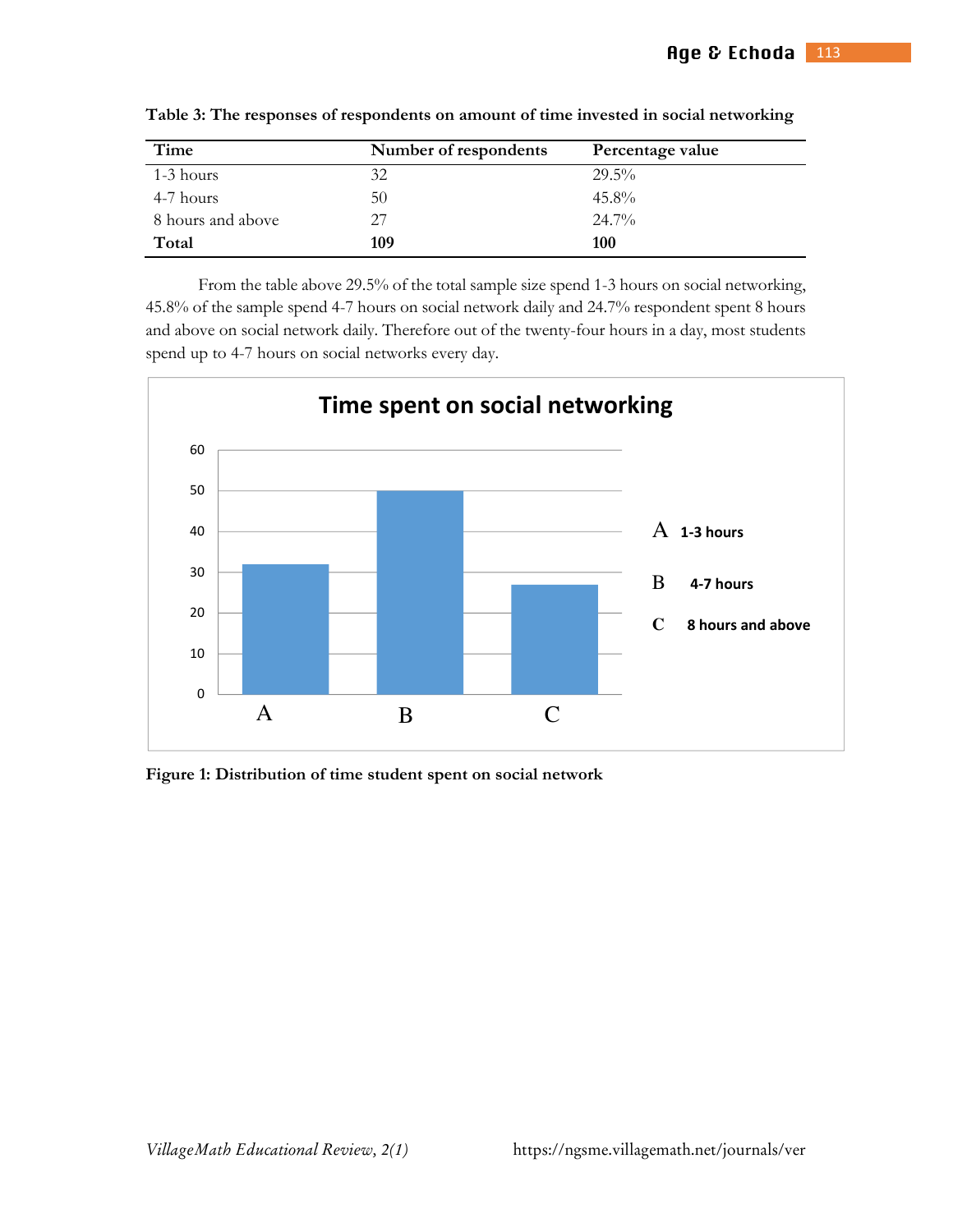

**Figure 2: Distribution of time student spent reading their book** 

## **Research Question Three**

Does the use of social media affect the study habits of students?

| Table 4 mean score of responses on social media effect on the study habits of students |  |  |
|----------------------------------------------------------------------------------------|--|--|
|----------------------------------------------------------------------------------------|--|--|

| S/N | <b>ITEM</b>                                       | <b>SA</b> |    | Ð  | <b>SD</b> | N   | Mean | <b>REMARK</b> |
|-----|---------------------------------------------------|-----------|----|----|-----------|-----|------|---------------|
|     | The rate of my log in to social media is very     |           |    |    |           |     |      |               |
|     | frequent                                          | 36        | 50 | 19 | 4         | 109 | 3.08 | Accept        |
| 2   | Hours spent online can never be compared to       |           |    |    |           |     |      |               |
|     | the number of hours I spend reading               | 34        | 42 | 12 | 21        | 109 | 2.82 | Accept        |
| 3   | Online social networks distract me from my        |           |    |    |           |     |      |               |
|     | studies.                                          | 27        | 42 | 28 | 12        | 109 | 2.77 | Accept        |
|     |                                                   |           |    |    | 9         |     |      |               |
| 4   | I don't focus while studying and my data is on    | 25        | 54 | 21 |           | 109 | 2.87 | Accept        |
| 5   | Constant use of social media sites, take away the |           |    |    |           |     |      |               |
|     | time for reading and doing my assignment.         | 46        | 31 | 20 | 12        | 109 | 3.02 | Accept        |
| 6   | I understand better while reading and chatting at |           |    |    |           |     |      |               |
|     | the same time                                     |           | 30 | 19 | 48        | 109 | 2.06 | Reject        |

The table shows the mean response of students in response to how social media affect their study habit. The respondents agreed to all the items except item 6 which posed the question to students if they understand better while they are reading and chatting at the same time.

*VillageMath Educational Review, 2(1)* https://ngsme.villagemath.net/journals/ver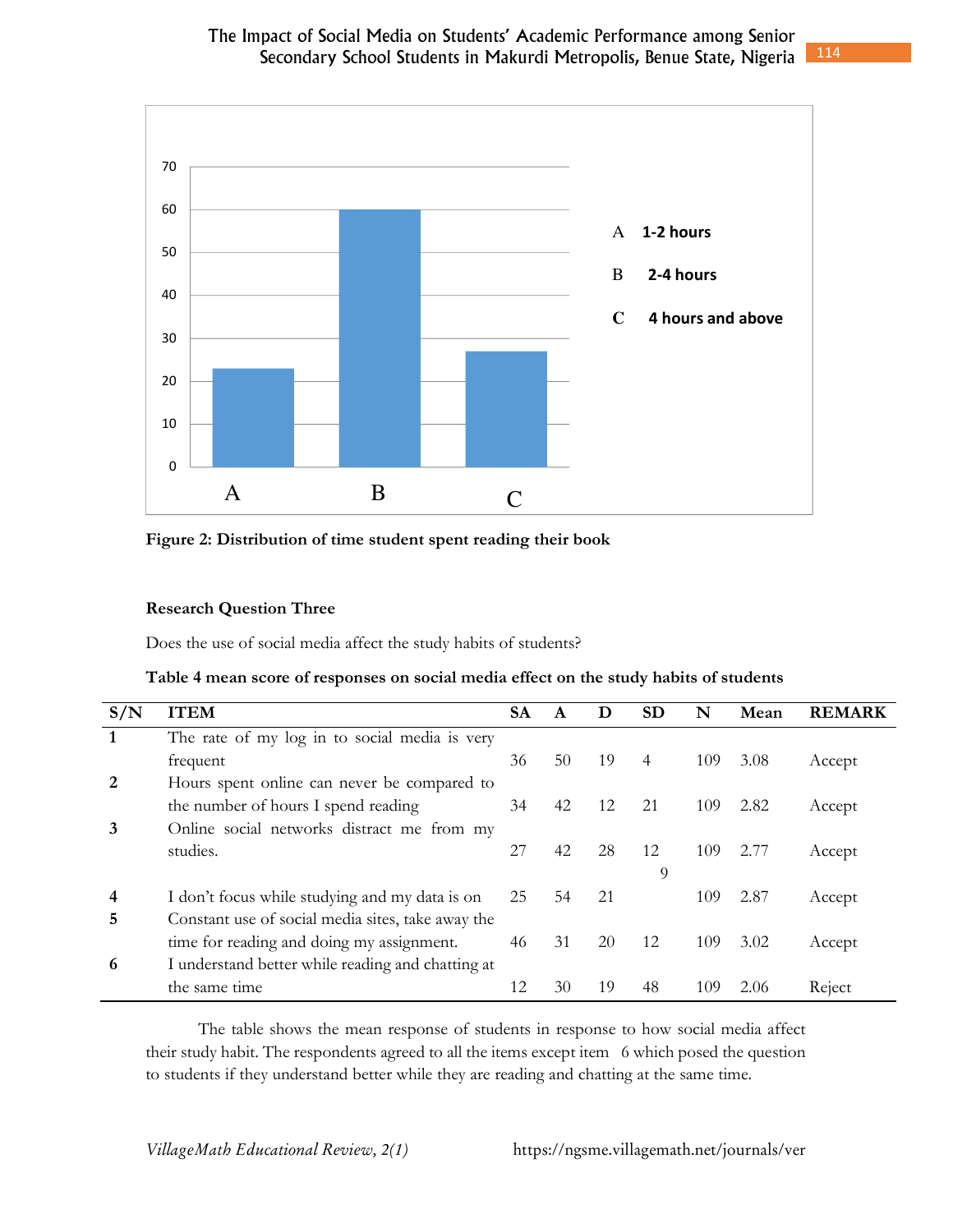### **Hypothesis One**

There is no significant relationship between social media and academic performance among the secondary school students in Makurdi Metropolis.

**Table 5 chi-square Analysis of impact of social media and Academic performance of students in mathematics**

| S/N            | <b>ITEM</b>            | <b>SA</b> | A      | D      | <b>SD</b>      | N   | $X^2$ -CAL | $X^2$ -TAB |
|----------------|------------------------|-----------|--------|--------|----------------|-----|------------|------------|
| $\mathbf{1}$   | Observed values        | 20        | 52     | 14     | 23             | 109 |            |            |
|                | Expected values        | (23.7)    | (38.1) | (30.5) | (17.5)         |     |            |            |
| 2              | Observed values        | 4         | 31     | 60     | 14             | 109 |            |            |
|                | Expected values        | (23.7)    | (38.1) | (30.5) | (17.5)         |     |            |            |
| 3              | Observed values        | 34        | 42     | 21     | 12             | 109 |            |            |
|                | Expected values        | (23.7)    | (38.1) | (30.5) | (17.5)         |     |            |            |
| 4              | Observed values        | 13        | 20     | 56     | 20             | 109 |            |            |
|                | Expected values        | (23.7)    | (38.1) | (30.5) | (17.5)         |     |            |            |
| 5              | Observed values        | 5         | 31     | 28     | 45             | 109 |            |            |
|                | <b>Expected values</b> | (23.7)    | (38.1) | (30.5) | (17.5)         |     |            |            |
| 6              | Observed values        | 36        | 50     | 19     | $\overline{4}$ | 109 |            |            |
|                | <b>Expected values</b> | (23.7)    | (38.1) | (30.5) | (17.5)         |     |            |            |
| $\overline{7}$ | Observed values        | 32        | 48     | 26     | 3              | 109 |            |            |
|                | Expected values        | (23.7)    | (38.1) | (30.5) | (17.5)         |     |            |            |
| 8              | Observed values        | 46        | 31     | 20     | 12             | 109 |            |            |
|                | Expected values        | (23.7)    | (38.1) | (30.5) | (17.5)         |     |            |            |
|                | Total                  | 190       | 305    | 244    | 133            | 872 | 308.3243   | 33.92      |

In table 5 above, the calculated chi-square value is 308.32 and the tabulated value is 12.59 at 0.05 level of significance with a d.f of 6.Since the calculated chi-square is greater than the tabulated value, therefore rejects the null hypothesis that there is no significant relationship between social media and academic performance among the secondary school students in Makurdi metropolis.

## **Hypothesis Two**

There is no significant relationship between the use of social media and study habits of students.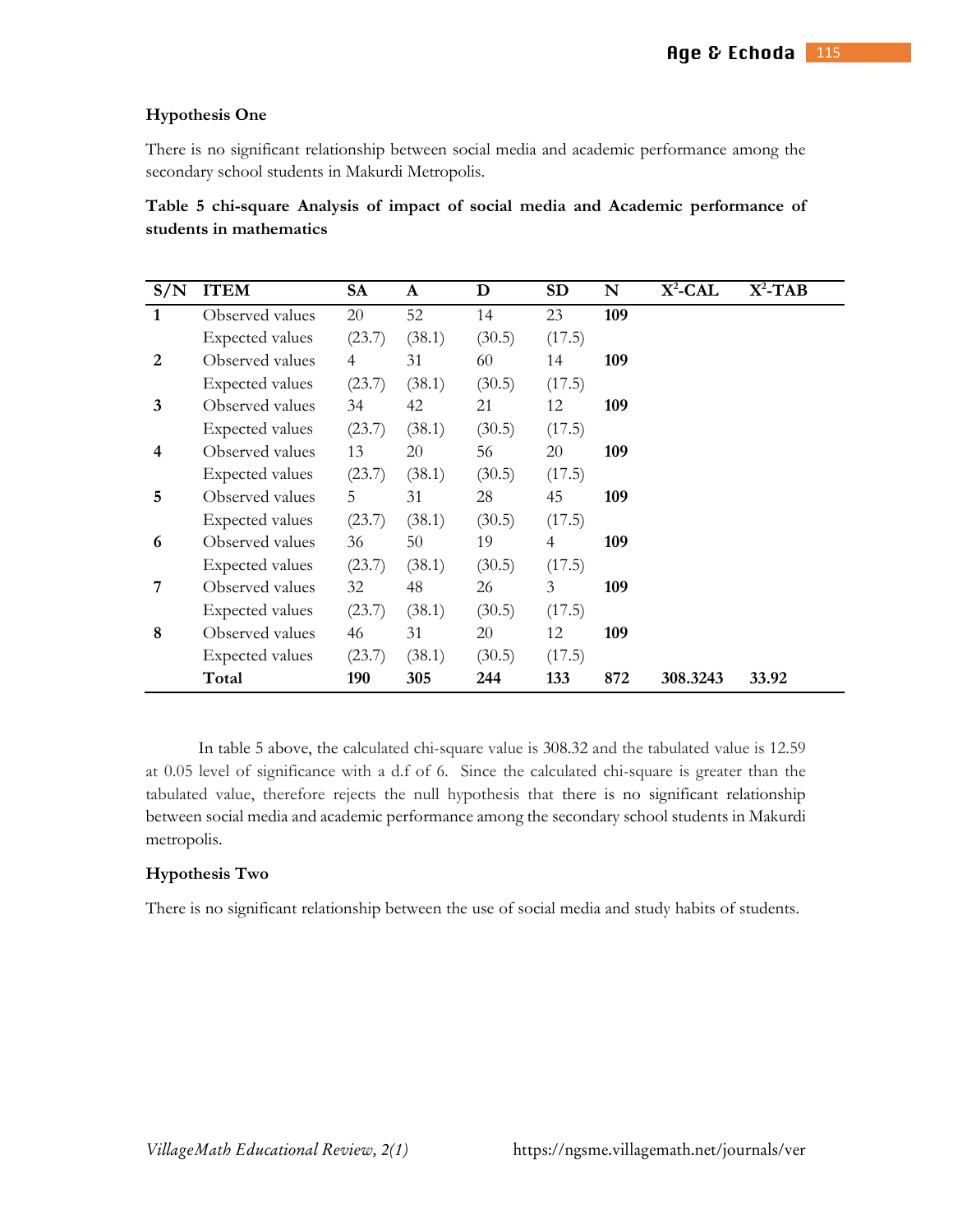| S/N | <b>ITEM</b>                              | <b>SA</b> | A       | D       | <b>SD</b>      | N   | $X^2$ -cal | $X^2$ -tab |
|-----|------------------------------------------|-----------|---------|---------|----------------|-----|------------|------------|
| 1   | The rate of my log in to social media    | 36        | 50      | 19      | $\overline{4}$ | 109 |            |            |
|     | is very frequent                         | (30)      | (41.16) | (19.83) | (17.72)        |     |            |            |
| 2   | Hours spent online can never be          | 34        | 42      | 12      | 21             | 109 |            |            |
|     | compared to the number of hours $I(30)$  |           | (41.16) | (19.83) | (17.72)        |     |            |            |
|     | spend reading                            |           |         |         |                |     |            |            |
| 3   | Online social networks distract me       | 27        | 42      | 28      | 12             | 109 |            |            |
|     | from my studies.                         | (30)      | (41.16) | (19.83) | (17.72)        |     |            |            |
| 4   | I don't focus while studying and my      | 25        | 54      | 21      | 9              | 109 |            |            |
|     | data is on                               | (30)      | (41.16) | (19.83) | (17.72)        |     |            |            |
| 5   | Constant use of social media sites, take | 46        | 31      | 20      | 12             | 109 |            |            |
|     | away the time for reading and doing      | (30)      | (41.16) | (19.83) | (17.72)        |     |            |            |
|     | my assignment.                           |           |         |         |                |     |            |            |
| 6   | I understand better while reading and    | 12        | 30      | 19      | 48             | 109 |            |            |
|     | chatting at the same time                | (30)      | (41.16) | (19.83) | (17.72)        |     |            |            |
|     | <b>TOTAL</b>                             | 180       | 249     | 119     | 106            | 654 | 140.64     | 25.00      |

**Table 6: chi-square Analysis of relationship between the use of social media and study habits of students.** 

From the table 6 above, there is significant relationship between social media and students study habits. This hypothesis was rejected because the value of chi-square calculated is greater than chi-square tabulated.

## **Discussion of Findings**

The study examined the relationship between social media and academic performance among secondary school students in Makurdi metropolis. The findings of the research are fascinating, from the bio-data, female students dominated in the research which implies that the responses and finding of the research is more from female students than the male students in SSS III in Makurdi metropolis.

The finding of this study shows that Use of social media has impact on the academic performance of the students in mathematics Makurdi Metropolis. This goes in line with the observations of Peter (2015) who find out that the use of social media has significant influence on the academic performance of the students; there is a significant influence on student's usages of social media network on their achievement. The findings also agree with Abdukadir (2016) whose finding shows that social media has an impact on students' academic performance especially for the ones who spend most of their time chatting with friends, this impact included decrease in marks and grades, which can lead eventually to failure and dropout.

The findings also revealed that students invest substantial time in social networking, the results revealed that the amount of time spent on social media sites interfere with the academic performance of students in Makurdi metropolis. These findings are in line with Abdukadir (2016)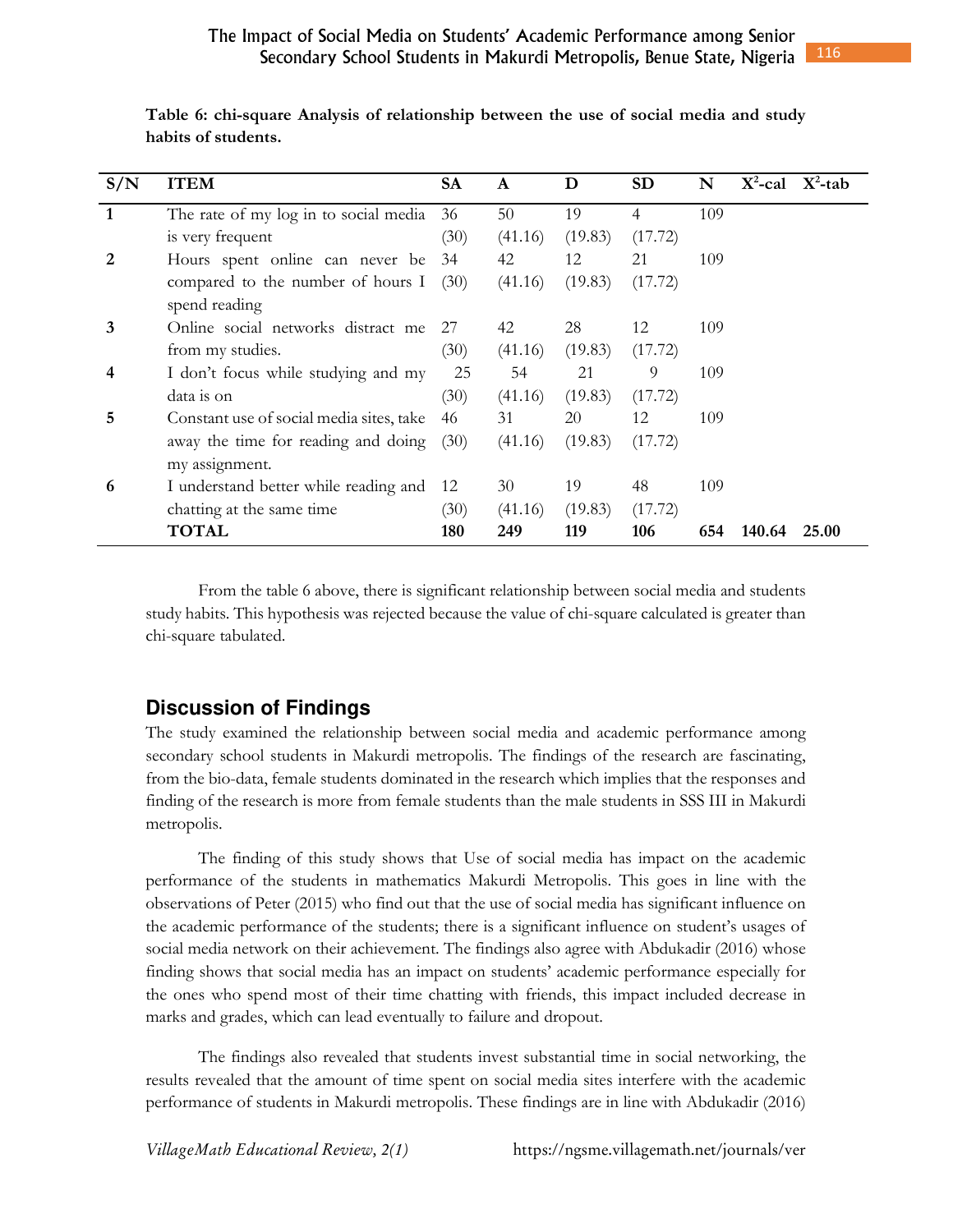whose study revealed that students fall into three categories: category one, spent between 6 to 8 hours per day, while category two, spent 3 to 5 hours of their time, whilst the last category spent half an hour to 2 hours per day and this implies that the students spend a considerable portion of their daily life interacting through social media.

In addition, the students develop the poor writing skills and their grammar usage becomes very poor due to the abbreviations they use in the process of chatting (social networking sites). The finding of this study is in line with Pokhan (2010), whose study revealed that social networking is most likely to affect students' grammar usage, make the students take short cuts in school work and got distracted in their academic exercise.

## **Conclusion**

In conclusion, students use social networking primarily for social related purposes with less emphasis on academic related purposes. This therefore implies that social media usage has a substantial impact on the academic performance of SSS III students in mathematics in Makurdi Metropolis. Excessive use of social media will lead to poor performance of students and affect the quality of education.

The following recommendations were made:

- i. Students with phones having internet facility should be encouraged by the college authority to either use it to supplement their research in the library rather than the usual chatting with friends all the time.
- ii. Students should be advised to limit the time they spend on social media sites per day and encourage them to rather substitute those hours to read novels and relevant academic books to improve in their academic performance.
- iii. Teachers, parents, guardians and school management should teach students the importance of prioritizing their needs and visit social networking sites with good intents rather than for ulterior motives. They should be encouraged to explore the potential benefits of social media sites.

## **References**

- Abdulkadir, A. (2016). Influence of Social Media on Secondary School Students in Garowe Case Study: Gambool Public Secondary School (GPSS). High Quality Research Support (HQRS) Prograamme.
- Aghazamani, A. (2010). How do University Students Spend Their Time on Facebook? An Exploratory Study. Journal of American Science, 6, 730-735
- Ahmed, I. & Qazi, T. (2011). A look out for academic impacts of social networking sites (SNSs): A student based perspective. African Journal of Business Management, 5(12), pp. 5022-5031.
- Akintunde, S. A. (2001). Promoting reading culture through Christian Literature. Retrieved from http://www.dspace.unyos.edu.ng
- Al-Khalifa, H. & Garcia, A. (2013).The State of Social Media in Saudi Arabia's Higher Education; International Journal of Technology and Educational Marketing, 3(1):65-76